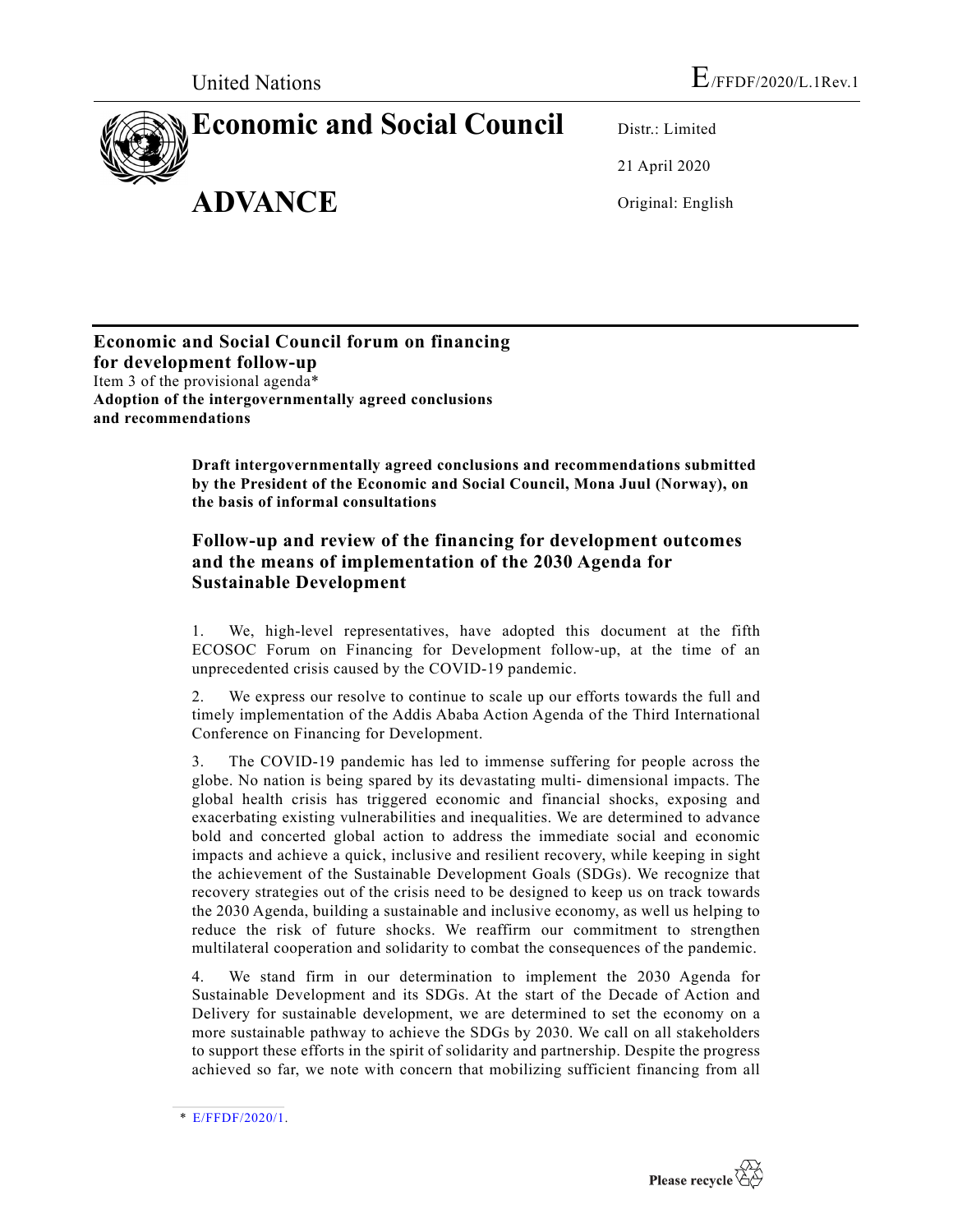sources remains a major challenge in implementing the 2030 Agenda and that there has been substantial backsliding in key action areas.

5. We recognize the challenges faced in tackling the pandemic by countries in special situations, in particular those with weak health systems and limited fiscal space to invest into health systems and social protection. We stress the need for improvements and investments in infrastructures, especially related to health facilities. We recognize the urgent need to support those who are vulnerable or in vulnerable situations, including women and girls, youth, persons with disabilities, older persons, indigenous peoples, refugees, displaced persons, migrants, and other marginalized groups, protect human rights for all and ensure that no country or person is left behind.

6. We will promote a coordinated, decisive, and innovative policy action, in partnership with the United Nations and other international organizations to suppress the COVID-19 pandemic. We commit to use all available policy tools to minimize the economic and social damage from the pandemic, restore sustainable global growth, maintain economic and financial stability, safeguard jobs and incomes and strengthen resilience. We welcome the initiative taken by the United Nations Secretary General, note the initiatives by the International Monetary Fund, the World Bank Group, the G20 and G7, and acknowledge the role of the World Health Organization. We urge the global community to work together in partnership with all relevant stakeholders to provide a coordinated, transparent, and evidence-based global response. We recognize that the private sector and private finance can play a significant role in achieving the SDGs, as well as in the immediate response to and the longer term recovery from the pandemic. We encourage the development of disaster risk reduction financing strategies and financial instruments, which are essential for improving the preparedness in response to future shocks.

7. The impacts of the crisis are felt disproportionately by women. Women make up a significant portion of frontline health workers, continue to do the majority of unpaid care work and face increased risks of domestic violence and exploitation. We will strive to ensure that emergency social and economic schemes integrate a gender perspective.

8. On our pathway to achieving the SDGs by 2030 our actions should be people centred, gender responsive and focused on climate resilient development, in order to ensure a sustainable and inclusive economic recovery. The current crisis has highlighted the need to reduce the risk of global disasters and emergencies, including those triggered by climate change. We recall the Paris Agreement and stress the importance of mobilizing further action and support for climate change mitigation and adaptation as well as strengthening resilience, taking into account the specific needs and special circumstances of developing countries, especially those that are particularly vulnerable to the adverse effects of climate change. We will strive to achieve the conservation of biological diversity, the sustainable use of its components and to mobilize appropriate financial resources to this end.

9. We will strive to address the systemic challenges that have been aggravated by the economic downturn caused by COVID-19, including increased risks to financial stability. We note with concern that the pandemic and related global economic and commodity price shocks could significantly increase the number of countries in or at risk of debt distress. We are deeply concerned about the impact of high debt levels on countries' ability to withstand the impact of the COVID-19 shock, and to invest in the implementation of the 2030 Agenda. We welcome steps by the G20 to provide a time-bound suspension on debt service payments for the poorest countries. We welcome the steps taken by the IMF and World Bank to provide liquidity and other support measures to ease the debt burden of developing countries. We will continue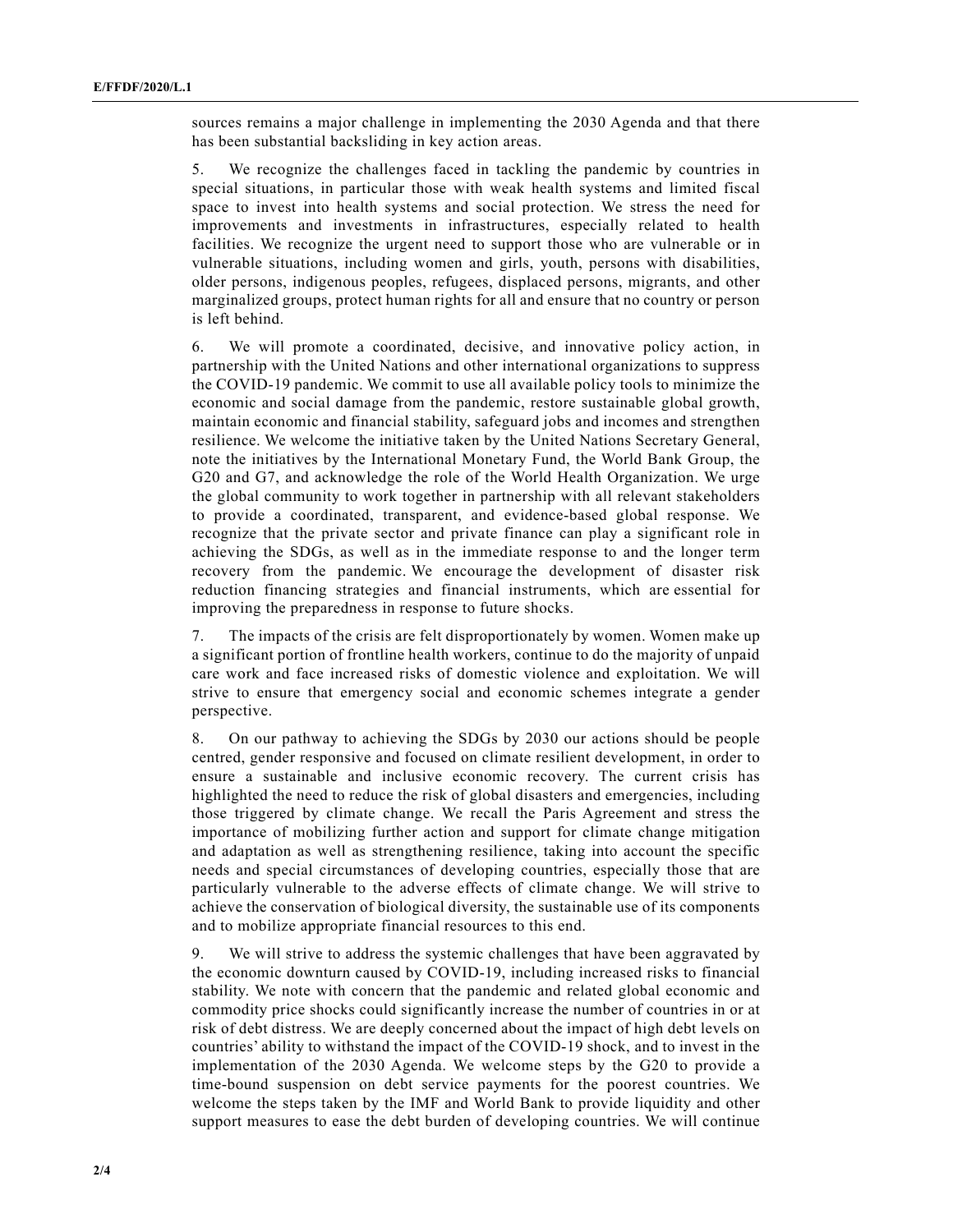to address risks of debt vulnerabilities, through existing channels, in developing countries due to the pandemic.

10. We recognize that the international monetary system remains vulnerable to volatility and spillovers, such as the recent financial volatility as a result of COVID-19. We will consider all appropriate policies in order to manage excess leverage and financial volatility and to maintain the stability of global financial markets.

11. We will work to ensure the flow of vital medical supplies, critical agricultural products, and other goods and services across borders, and work to resolve disruptions to the global supply chains, to support the health and well-being of all people. We emphasize that emergency measures designed to tackle COVID-19, if deemed necessary, must be targeted, proportionate, transparent, and temporary, and that they do not create unnecessary barriers to trade or disruption to global supply chains, and are consistent with WTO rules. We reiterate our goal to realize a free, fair, non-discriminatory, transparent, predictable and stable trade and investment environment, and to keep our markets open. We recognize that developing countries, and in particular LDCs, face additional challenges in harnessing the full potential of international trade and encourage donors to leverage the global Aid for Trade agenda to enable developing countries, and in particular LDCs, to benefit from the opportunities afforded by global value chains and foreign investment in their sustainable recovery efforts.

12. We emphasize the need to strengthen development cooperation and to increase access to concessional finance, especially in the context of the global pandemic. Though we welcome the real-term increase in ODA, we note with concern that nevertheless ODA as a percentage of GNI fell. We call upon donors that have not done so to intensify their efforts to fulfil their respective ODA commitments, particularly to LDCs, who may be hard hit by both social and economic impacts of the pandemic. We welcome the ongoing efforts to improve the quality, effectiveness and impact of development cooperation. We recognize that South-South cooperation is an important element of international cooperation for development as a complement to, not a substitute for, North -South cooperation. We also commit to strengthening triangular cooperation as a means of bringing relevant experience and expertise to bear in development cooperation. We note the challenges faced by developing countries graduating to higher income per capita status that may lose access to concessional finance, particularly for graduating countries that are highly vulnerable to shocks and other disasters.

13. We will harness emerging technologies for sustainable finance while managing the risks. We recognize that digital technologies create tremendous opportunity to increase access to health care, education and e-commerce during this pandemic. We recognize that the adoption of digital technologies remains highly uneven across the globe and commit to strengthen cooperation to close the digital divide within and among countries. We further commit to working together to seize the opportunities offered by technologies to help us address the COVID-19 crisis. We are determined to scale up research and collaboration for the detection, prevention, treatment and control of pandemics, including vaccines and medicines, and innovations in health systems.

14. COVID-19 amplifies the crucial importance of domestic resource mobilization. We recognize that a large gap between public resources and financing needs persists in many countries and is widening in the wake of the pandemic. We will continue to enhance and strengthen effective domestic resource mobilization, including accountable and transparent public expenditure systems, and fiscal space. We will endeavor to strengthen cooperation by all countries on tax matters. We acknowledge